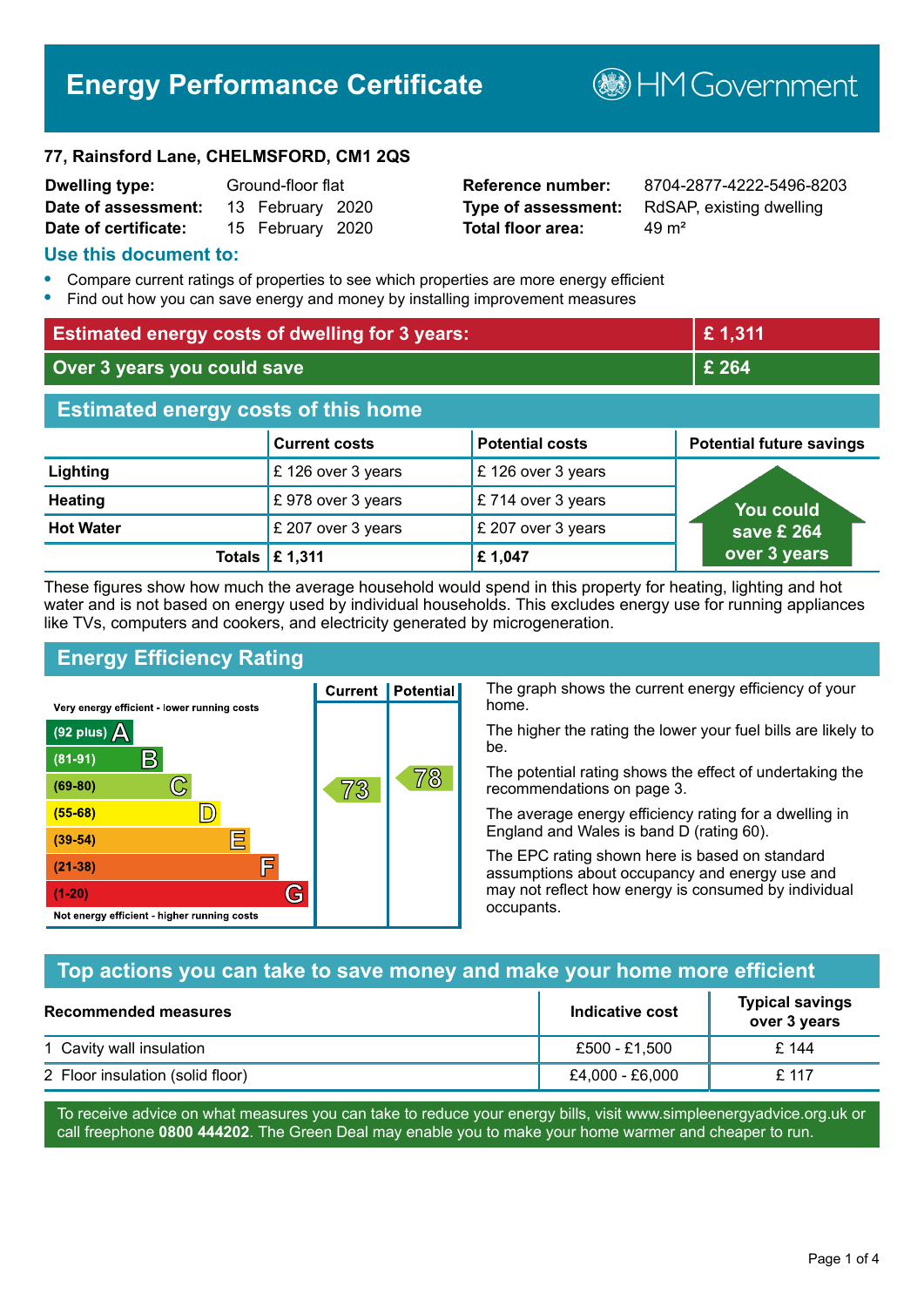#### 77, Rainsford Lane, CHELMSFORD, CM1 2QS 15 February 2020 RRN: 8704-2877-4222-5496-8203

**Energy Performance Certificate**

## **Summary of this home's energy performance related features**

| <b>Element</b>        | <b>Description</b>                                  | <b>Energy Efficiency</b> |
|-----------------------|-----------------------------------------------------|--------------------------|
| Walls                 | Cavity wall, as built, partial insulation (assumed) | ★★★☆☆                    |
| Roof                  | (another dwelling above)                            |                          |
| Floor                 | Solid, no insulation (assumed)                      |                          |
| Windows               | Fully double glazed                                 | ★★★★☆                    |
| Main heating          | Boiler and radiators, mains gas                     | ★★★★☆                    |
| Main heating controls | Programmer and room thermostat                      | ★★★☆☆                    |
| Secondary heating     | None                                                |                          |
| Hot water             | From main system                                    | ★★★★☆                    |
| Lighting              | Low energy lighting in all fixed outlets            | *****                    |

Current primary energy use per square metre of floor area: 202 kWh/m² per year

The assessment does not take into consideration the physical condition of any element. 'Assumed' means that the insulation could not be inspected and an assumption has been made in the methodology based on age and type of construction.

See addendum on the last page relating to items in the table above.

#### **Low and zero carbon energy sources**

Low and zero carbon energy sources are sources of energy that release either very little or no carbon dioxide into the atmosphere when they are used. Installing these sources may help reduce energy bills as well as cutting carbon. There are none provided for this home.

# **Your home's heat demand**

For most homes, the vast majority of energy costs derive from heating the home. Where applicable, this table shows the energy that could be saved in this property by insulating the loft and walls, based on typical energy use (shown within brackets as it is a reduction in energy use).

| <b>Heat demand</b>           | <b>Existing dwelling</b> | Impact of loft<br>insulation | Impact of cavity<br>wall insulation | Impact of solid<br>wall insulation |
|------------------------------|--------------------------|------------------------------|-------------------------------------|------------------------------------|
| Space heating (kWh per year) | 4.820                    | N/A                          | (1.116)                             | N/A                                |
| Water heating (kWh per year) | .565                     |                              |                                     |                                    |

You could receive Renewable Heat Incentive (RHI) payments and help reduce carbon emissions by replacing your existing heating system with one that generates renewable heat, subject to meeting minimum energy efficiency requirements. The estimated energy required for space and water heating will form the basis of the payments. For more information, search for the domestic RHI on the www.gov.uk website.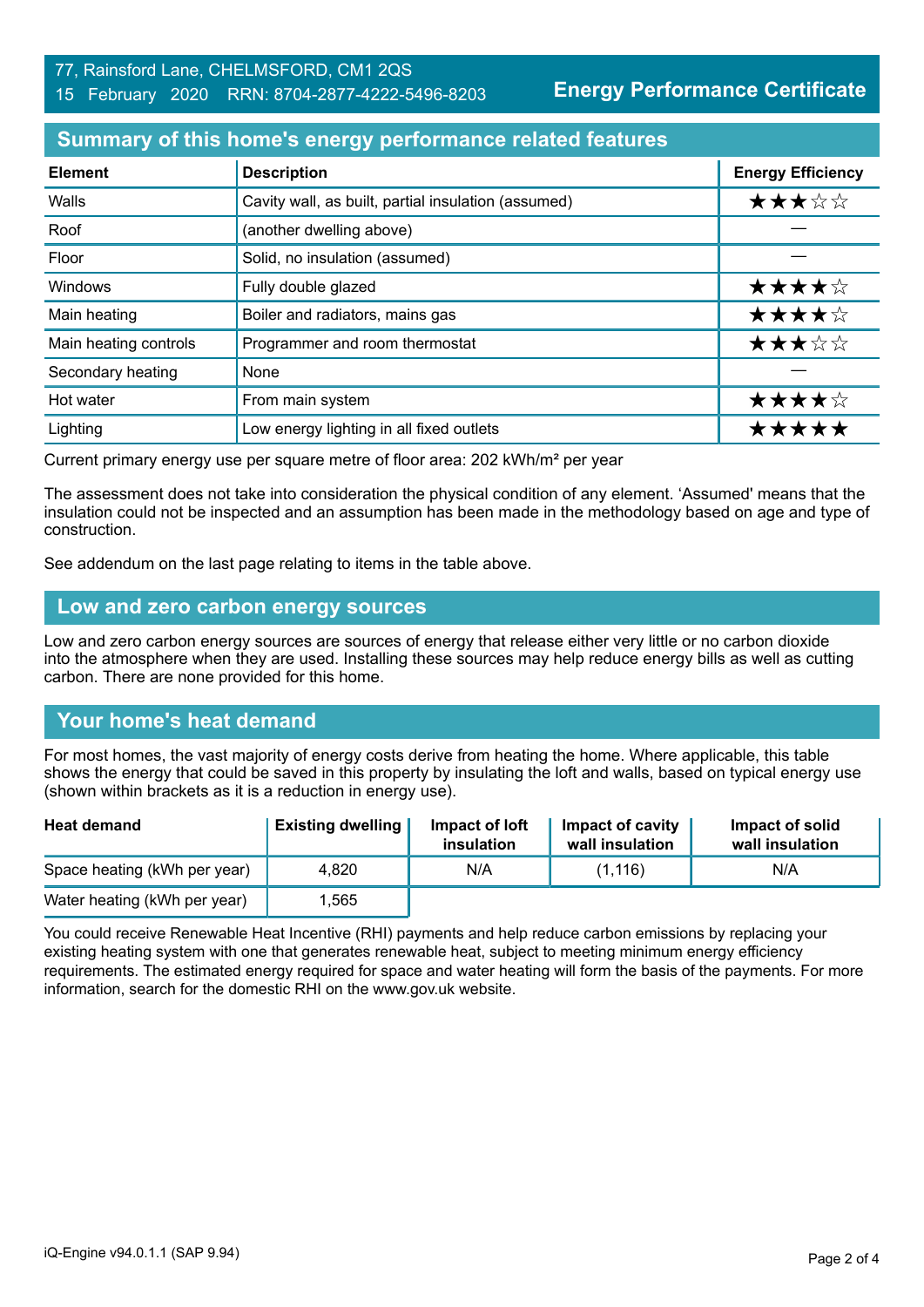#### 77, Rainsford Lane, CHELMSFORD, CM1 2QS 15 February 2020 RRN: 8704-2877-4222-5496-8203

## **Recommendations**

The measures below will improve the energy performance of your dwelling. The performance ratings after improvements listed below are cumulative; that is, they assume the improvements have been installed in the order that they appear in the table. To receive advice on what measures you can take to reduce your energy bills, visit www.simpleenergyadvice.org.uk or call freephone 0800 444202. Before installing measures, you should make sure you have secured the appropriate permissions, where necessary. Such permissions might include permission from your landlord (if you are a tenant) or approval under Building Regulations for certain types of work.

| <b>Recommended measures</b>    | Indicative cost | <b>Typical savings</b><br>per year | <b>Rating after</b><br>improvement |
|--------------------------------|-----------------|------------------------------------|------------------------------------|
| Cavity wall insulation         | £500 - £1,500   | £48                                | C76                                |
| Floor insulation (solid floor) | £4,000 - £6,000 | £ 39                               | C78                                |

# **Financial Support and the Green Deal**

Green Deal Finance allows you to pay for some of the cost of your improvements in instalments under a Green Deal Plan (note that this is a credit agreement, but with instalments being added to the electricity bill for the property). The availability of a Green Deal Plan will depend upon your financial circumstances. There is a limit to how much Green Deal Finance can be used, which is determined by how much energy the improvements are estimated to **save** for a 'typical household'.

You may also be able to obtain support towards repairs or replacements of heating systems and/or basic insulation measures under the ECO scheme, provided that you are in receipt of qualifying benefits or tax credits. To learn more about this scheme and the rules about eligibility, visit www.simpleenergyadvice.org.uk or call freephone **0800 444202** for England and Wales.